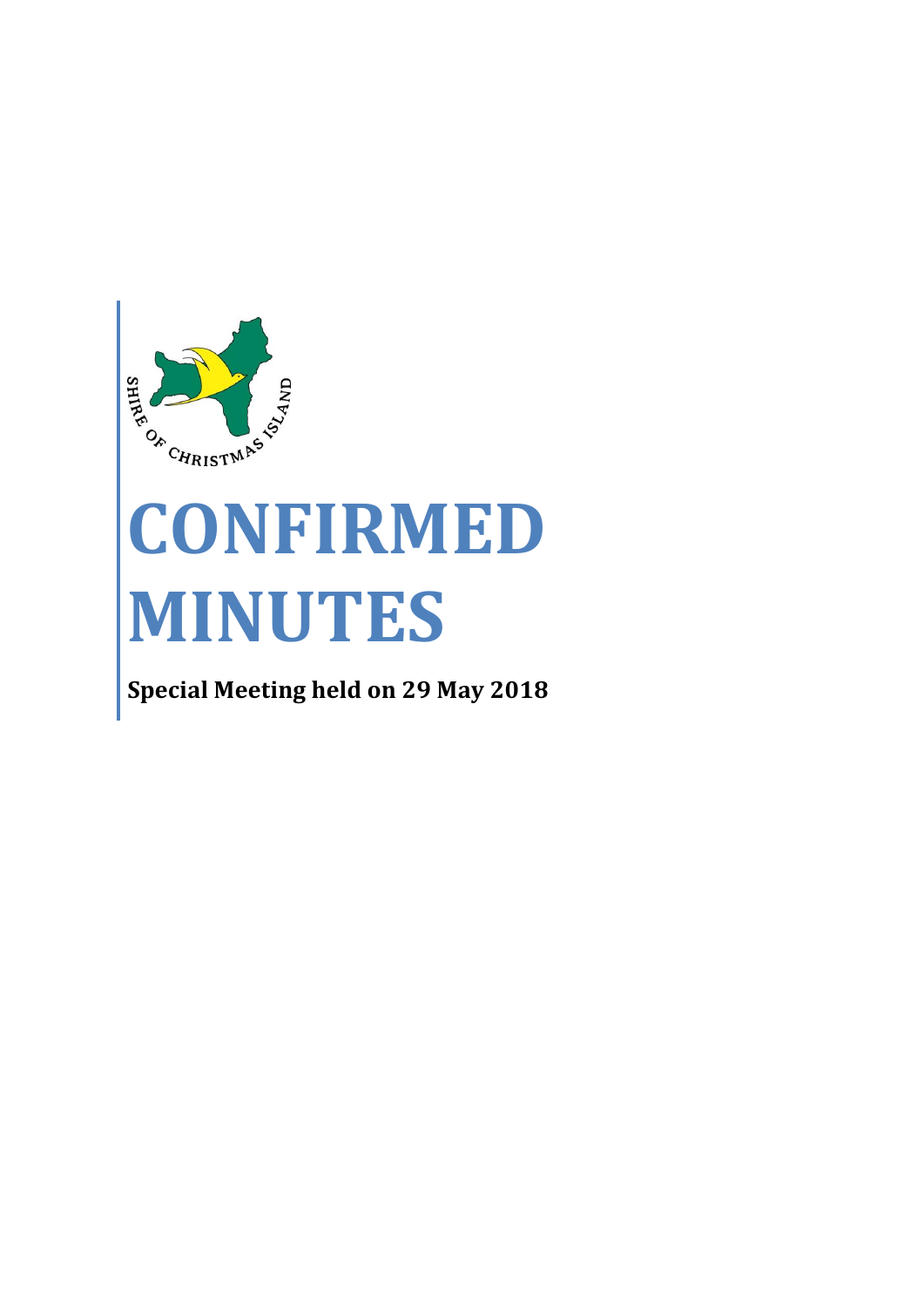

### **Minutes of the Ordinary meeting of the Shire of Christmas Island Council held at the George Fam Chambers at 7.00pm on Tuesday 29 May 2018**

| <b>Agenda</b><br>No. | <b>Item</b>                                                                                                                                                                                                                                                                          | Page         |
|----------------------|--------------------------------------------------------------------------------------------------------------------------------------------------------------------------------------------------------------------------------------------------------------------------------------|--------------|
| $\mathbf{1}$         | <b>DECLARATION OF OPENING/ANNOUNCEMENT OF VISITORS</b><br>1.1<br>SHIRE PRESIDENT DECLARED THE MEETING OPEN AT 7.10PM                                                                                                                                                                 | $\mathbf{1}$ |
| $\overline{2}$       | RECORD OF ATTENDANCES/APOLOGIES/LEAVE OF ABSENCE GRANTED/DECLARATION OF<br>FINANCIAL/PROXIMITY & IMPARTIALITY INTERESTS<br>2.1<br><b>RECORD OF ATTENDANCE</b><br>2.2<br><b>LEAVE OF ABSENCE</b><br>2.3<br>APOLOGY<br>2.4<br>DECLARATION OF FINANCIAL/IMPARTIALITY/PROXIMITY INTEREST | 1            |
| 3                    | <b>RESPONSE TO PREVIOUS PUBLIC QUESTION TAKEN ON NOTICE</b>                                                                                                                                                                                                                          | $\mathbf{1}$ |
| 4                    | <b>PUBLIC QUESTION TIME</b>                                                                                                                                                                                                                                                          | $\mathbf{1}$ |
| 5                    | <b>BUSINESS OF THE MEETING</b><br>5.1<br>PLEBISCITE AND CROWN LAND MANAGEMENT PLAN<br>5.2<br><b>AGENDA FOR DISCUSSIONS WITH MINISTER MCVEIGH JUNE 2018</b>                                                                                                                           | $1 - 3$      |
| 6                    | <b>CLOSURE OF MEETING</b><br>THE SHIRE PRESIDENT CLOSED THE MEETING AT 8.30PM                                                                                                                                                                                                        | 3            |
| $\overline{7}$       | DATE OF NEXT MEETING: 12 JUNE 2018                                                                                                                                                                                                                                                   | 3            |

# **TABLE OF CONTENTS**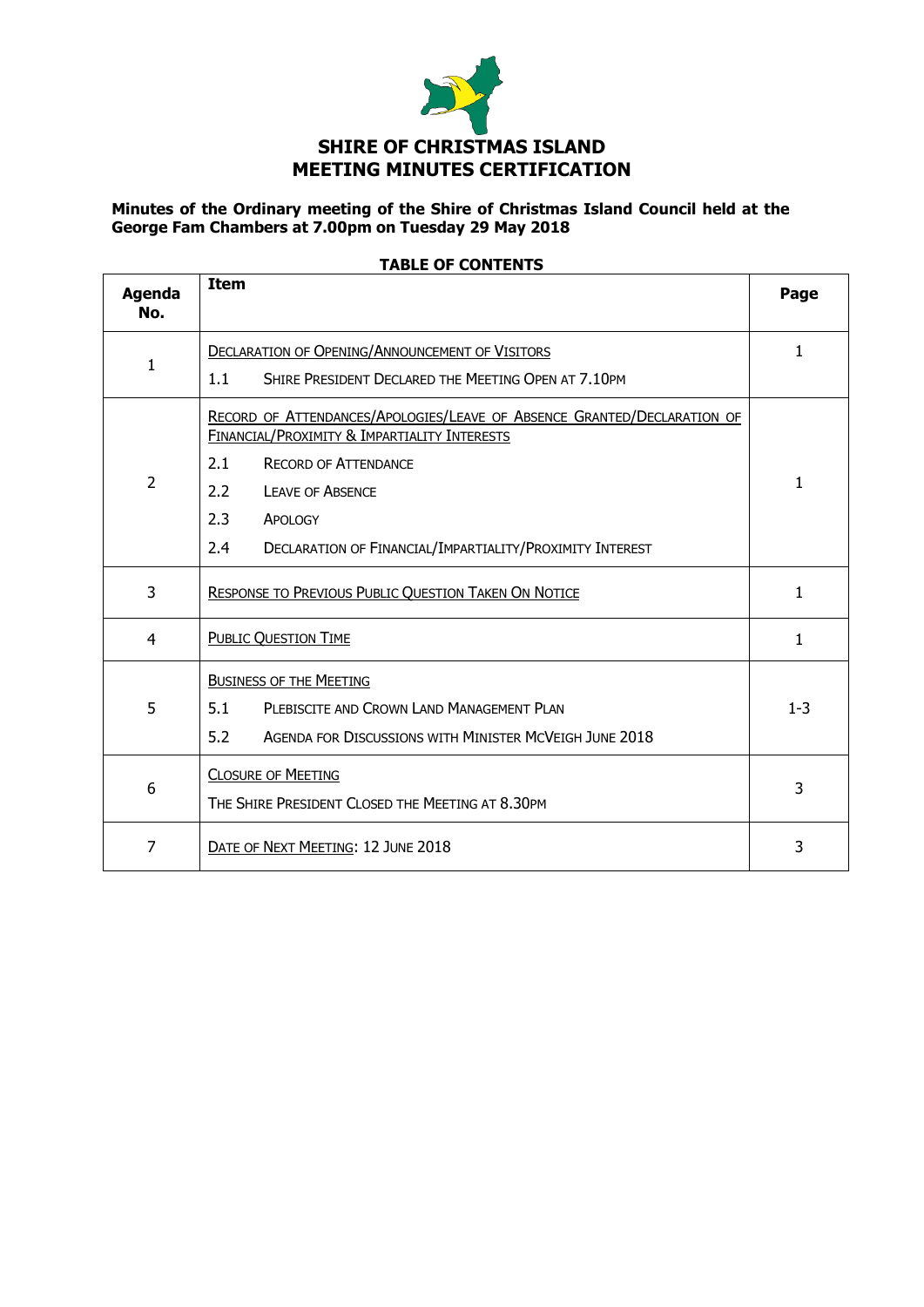

#### **CONFIRMED MINUTES**

**Special Meeting of the Shire of Christmas Island to be held at the George Fam Centre Chambers on Tuesday 29 May 2018 commencing at 7pm**

#### **1 Declaration of Opening of Meeting**  The President declared the meeting open at 7.10pm.

#### **2 Record of Attendance / Apologies / Leave of Absence / Declarations of Financial, Proximity or Impartiality Interest**

**2.1 Record of Attendance** Shire President **Criminal Criminal Criminal Criminal Criminal Criminal Criminal Criminal Criminal Criminal Criminal Operation** Deputy President **Cr Kee Heng <b>FOO** Councillors Cr Rosnah **PAL**

Cr Azmi **YON** Cr Nora **KOH** Cr Kelvin **LEE** Cr Philip **WOO** Cr Vincent **SAW** Cr Hafiz **MASLI**

Chief Executive Officer **David PRICE** Manager Recreation Services and Training Officer **Canadian Clivier LINES** Minute Taker Chris **SU**

#### **2.2 Leave of Absence**

**2.3 Apologies**

#### **2.4 Declarations of Financial, Proximity or Impartiality Interest**

- **3 Announcements by Presiding Member without Discussion**
- **4 Public Question Time**

#### **5 Business of the Meeting**

5.1 Plebiscite and Crown Land Management Plan

#### **Council Resolution**

#### **Moved: Cr FOO Seconded: Cr YON Res. No: 38/18**

Council welcomes Minister McVeigh's announcement of the proposed release of Crown Land Lots for Sale and for Lease for the purpose of economic development on Christmas Island. In light of the announcement of the Minister for Territories about the release of Crown Land for Development on Christmas Island, the decision of Council, 22 May 2018, to hold a plebiscite of the people of Christmas Island on the question: "For the purpose of the social and economic benefit of the people of Christmas Island, do you support development of Crown Land outside the National Park? – Yes or No", is rescinded.

We note that Minister's announcement includes maps of the areas to be released, and that the proposals for areas for lease and sale are consistent with the Shire's Town Planning Scheme and Land Planning Strategy which provide zoning for development on Christmas Island.

Council agrees to relinquish the Management Order over the Christmas Island Golf Course provided that land remains available for public use as a Golf Course.

Council does not agree to relinquish the Management Order over the Cocos Padang.

**Carried: 9/0**